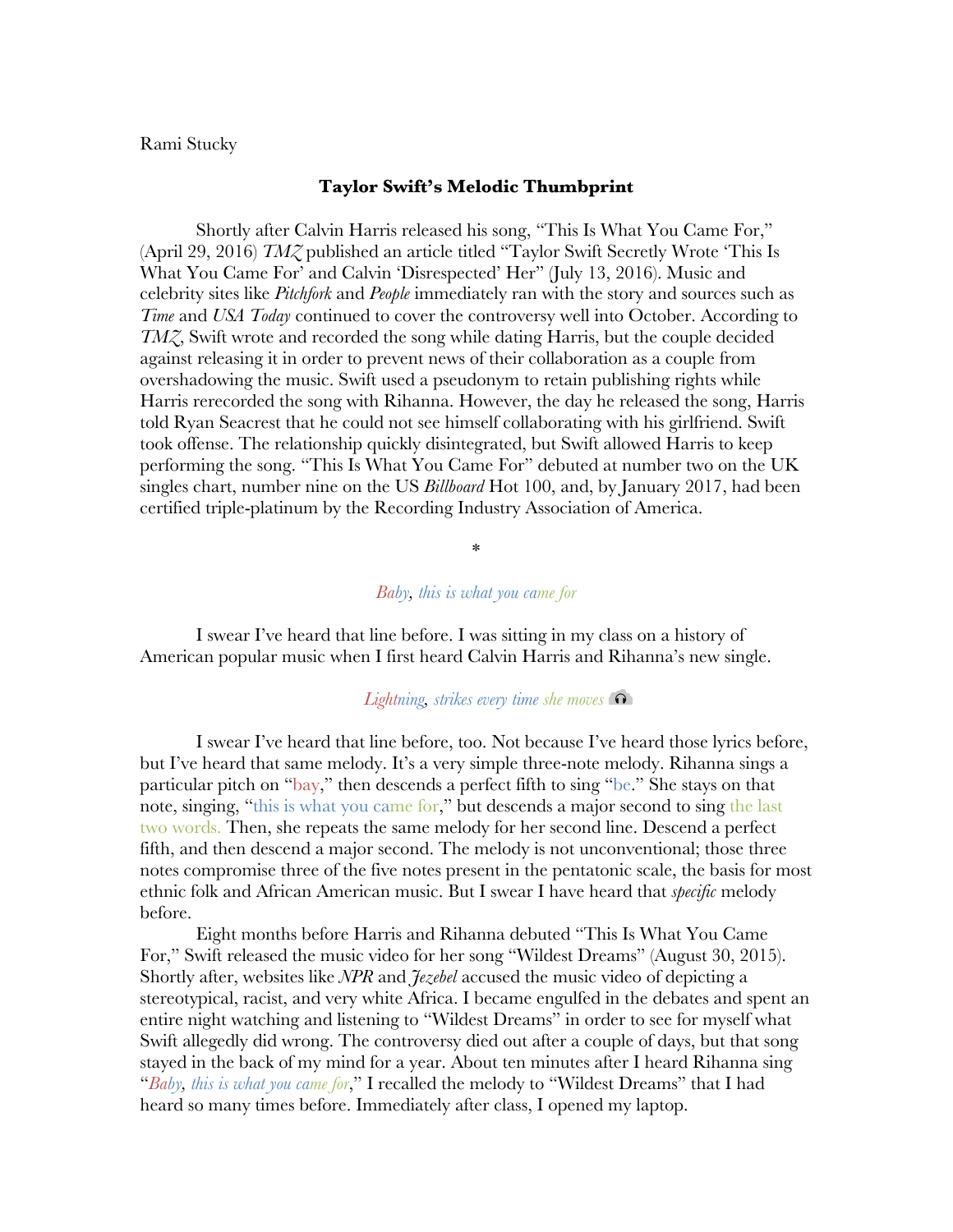#### *Let's get out of this town. Drive out of the city, away from the crowds*

I reheard the opening lines of "Wildest Dreams" through my headphones.

*I thought heaven can't help me now. Nothing lasts forever, but this is going to take me* 

*down*

Rihanna was singing this same melody in class just moments before. Taylor Swift had left her melodic thumbprint in the opening seconds of both songs.

\*

Call it a musical cliché or call it a musical thumbprint, musicians tend to rely on a set of stock conventions. Sometimes they share these conventions with each other. A video titled "The Lick" gained notoriety on YouTube by documenting multiple jazz musicians playing the same melodic fragment, allegedly stemming from Igor Stravinsky's *Firebird Suite*. In a 2009 performance, the Australian comedy group "Axis of Awesome" performed a sketch where they showed how many popular songs rely upon the same four chords. In a *New Yorker* (September 30, 2015) article titled, "Blank Space: What Kind of Genius is Max Martin?," John Seabrook writes about Max Martin, the relatively unknown producer responsible for twenty-one No. 1 *Billboard* hits. In a story very similar to Swift's, Sandberg recalls how Martin wrote "Hit Me Baby (One More Time)" for the R&B group TLC. The group did not like it, so he pitched it around, and ultimately met with Britney Spears. Martin returned home, altered the song to fit Spears's style, and helped propel the eighteen-year-old to stardom. Most recently, the publication *Quartz* uploaded a video (August 28, 2016) that demonstrated the omnipresence of a certain overused melodic interval, which they call the "millennial whoop." Yet, occasionally artists invoke such conventions to help provide them with a distinguishable identity: Michael Jackson becomes synonymous with the moonwalk; James Brown with his vocal interjections; Celine Dion with her nasally vocal timbre; Taylor Swift with her melodic thumbprint. Descend a perfect fifth, and then descend a major second.

Admittedly, it is hard to identify Swift's melodic thumbprint since it only appears in four of her songs: "This Is What You Came For," "Wildest Dreams," "Bad Blood," and "Shake It Off."  $\Omega$  Additionally, Swift sings all of these songs in different keys. Even if you can sing the descending fifth in "This Is What You Came For," every other song requires you to begin singing on a different note. Furthermore, Swift hides her thumbprint underneath a number of extra notes and different rhythms. For instance, while descending a perfect fifth, Swift might incorporate a vocal run that bridges the distance between her first note and the note a fifth below.

However, if you transpose the songs to the same key as "This Is What You Came For," strip the songs of some of their extra notes, and focus on the melodic skeleton, the similarities between Rihanna's opening melody and these three songs become noticeable.  $\Omega$  The opening to "Wildest Dreams" sounds the most similar,  $\Omega$  but you also hear the melodic thumbprint arise in the chorus of "Bad Blood" ("cause baby we've got bad blood"),  $\Omega$  and the verse of "Shake It Off ("and that's what people say  $[\text{mlm}]$ ").  $\Omega$